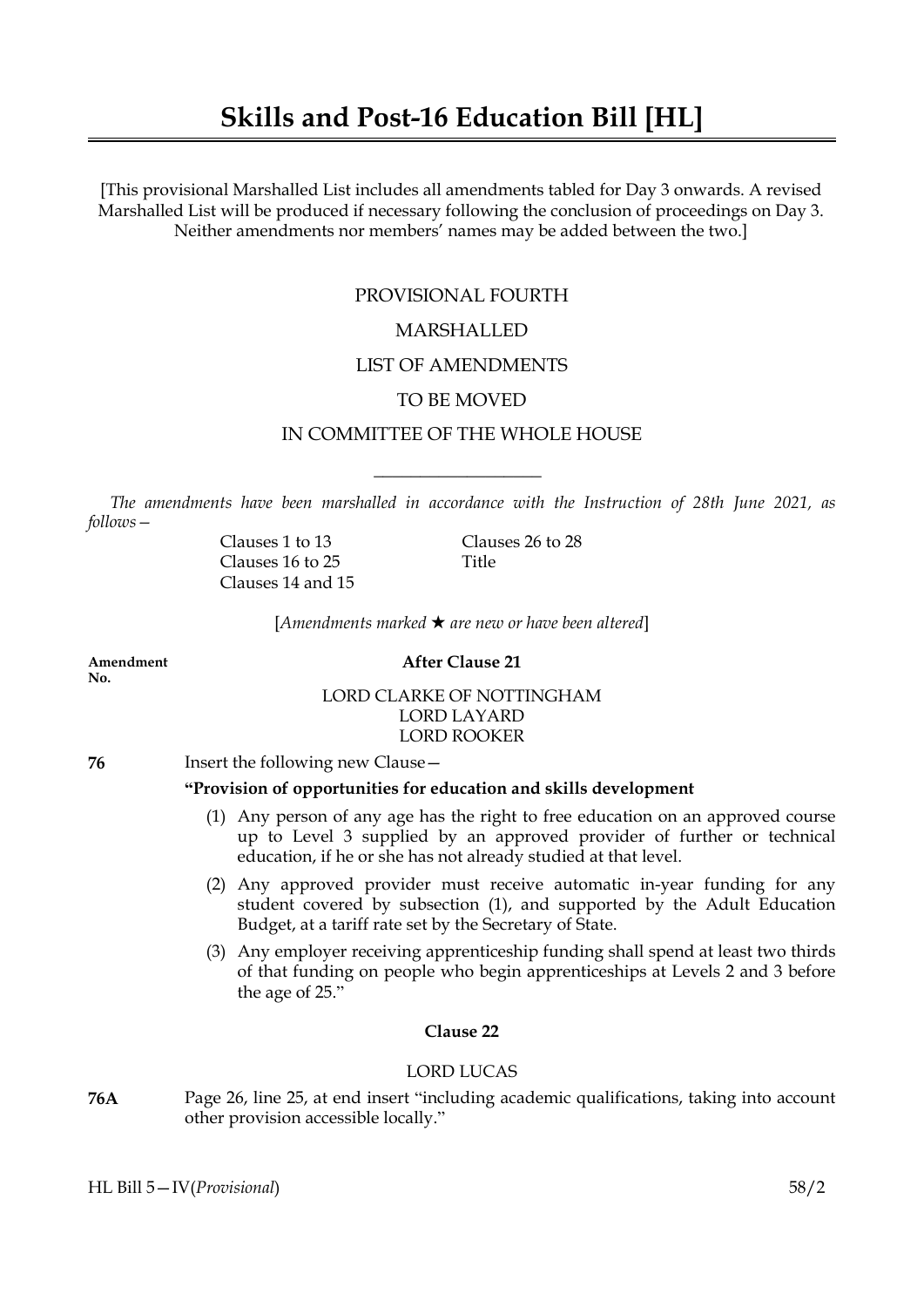*The purpose of this amendment is to make it clear that the role of an institution in the further education sector is to ensure that there are no gaps in local provision, and that the Secretary of State must take account of provision from other providers that can reasonably be accessed locally e.g. online.*

# **After Clause 25**

#### BARONESS BERRIDGE

**76B** Insert the following new Clause—

#### **"Relevant date for purposes of fee limit for certain higher education courses**

In paragraph 3(3) of Schedule 2 to the Higher Education and Research Act 2017 (the fee limit where the provider has no access and participation plan), omit "before the calendar year"."

#### *Member's explanatory statement*

*Certain fee limits for academic years of higher education courses depend on whether the provider had a high level quality rating on a particular date. This new Clause changes that date to 1 January in the calendar year in which the academic year begins from 1 January in the previous calendar year.*

## LORD STOREY BARONESS SHERLOCK

# **77** Insert the following new Clause—

# **"Offence to provide or advertise cheating services**

- (1) A person commits an offence if the person provides, offers to provide or arranges for a third person to provide an academic cheating service to a student enrolled with a further, higher or post-16 education provider on—
	- (a) a course of study at such an education provider in the United Kingdom, or
	- (b) an overseas course of study provided at such an education provider in the United Kingdom, and

the academic cheating service is for commercial purposes.

(2) A person commits an offence if the person advertises or causes an advertisement to be published, either directly to a student enrolled with a further, higher or post-16 education provider, or through an intermediary."

# LORD STOREY

#### BARONESS GARDEN OF FROGNAL

**78** Insert the following new Clause—

#### "**Further education colleges: careers advice**

- (1) In carrying out inspections of further education colleges, Ofsted has a duty to take into account the careers advice provided to students by colleges, including for the delivery of LSIPs.
- (2) Ofsted may only give a good or outstanding rating to a college if it considers that the careers advice provided by the college is of a good or outstanding standard<sup>"</sup>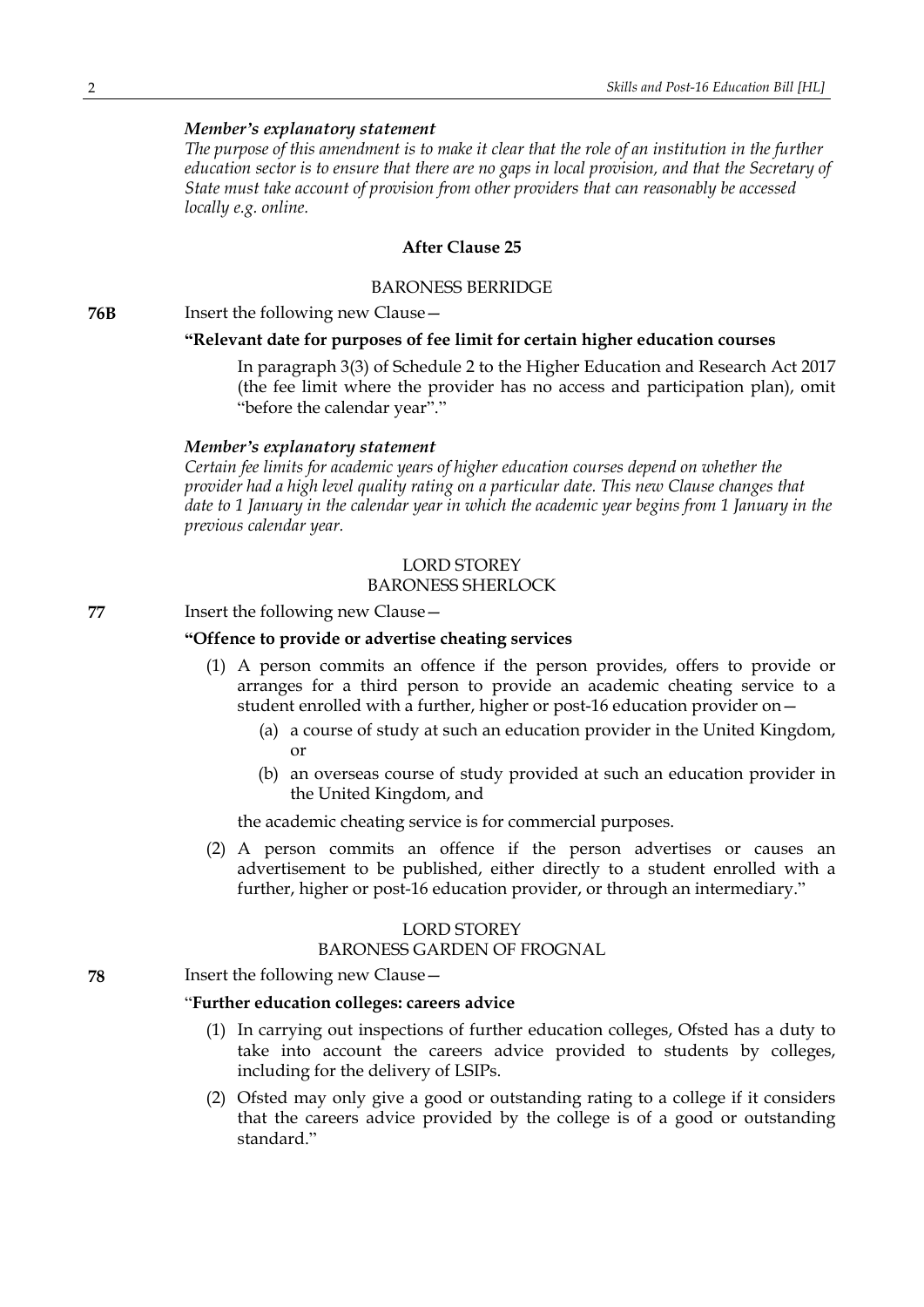*This amendment aims to ensure that young people are supported in their career choices with good careers guidance by making poor careers provision a limiting factor for grading in inspections.*

## LORD WATSON OF INVERGOWRIE

**79** Insert the following new Clause—

## **"Credit transfer arrangements**

- (1) The Secretary of State may by regulations make provision to facilitate credit transfer arrangements to allow students to move between education providers.
- (2) Regulations under this section are to be made by statutory instrument, and a statutory instrument containing regulations under this section may not be made unless a draft of the instrument has been laid before, and approved by a resolution of, each House of Parliament."

#### *Member's explanatory statement*

*This amendment allows the Secretary of State to facilitate credit transfer arrangements to allow students to move between education providers.*

# LORD WATSON OF INVERGOWRIE BARONESS GARDEN OF FROGNAL

**80** Insert the following new Clause—

## **"Lifetime skills guarantee**

- (1) All persons aged 19 or older and under the state pension age have the right to study a fully-funded approved course for a qualification up to level 3 supplied by an approved provider of further, higher, or technical education if they—
	- (a) do not currently hold a level 3 qualification, or
	- (b) currently hold a level 3 qualification and the approved provider is satisfied that—
		- (i) the person would benefit from re-training, and
		- (ii) there is, or is likely to be, demand from employers in the occupations for employees who have obtained the particular qualification to be supplied.
- (2) The Secretary of State must prepare and publish a list of approved courses for the purposes of subsection (1).
- (3) The Secretary of State must consult on the list of approved courses to ensure that they are compatible with national levelling up and skills strategies.
- (4) The Secretary of State must review the list of approved courses at least every six months with a view to ensuring that they reflect the skills needed as the economy changes."

## *Member's explanatory statement*

*This amendment places the Government lifetime skills guarantee on a statutory footing, ensuring that all adults (aged 19 and over) without an A-Level or equivalent qualification or who hold such qualification but would benefit from re-skilling are able to study a fully-funded approved course. The Secretary of State is required to consult on and regularly review the list of approved courses to ensure that they are compatible with national skills strategies.*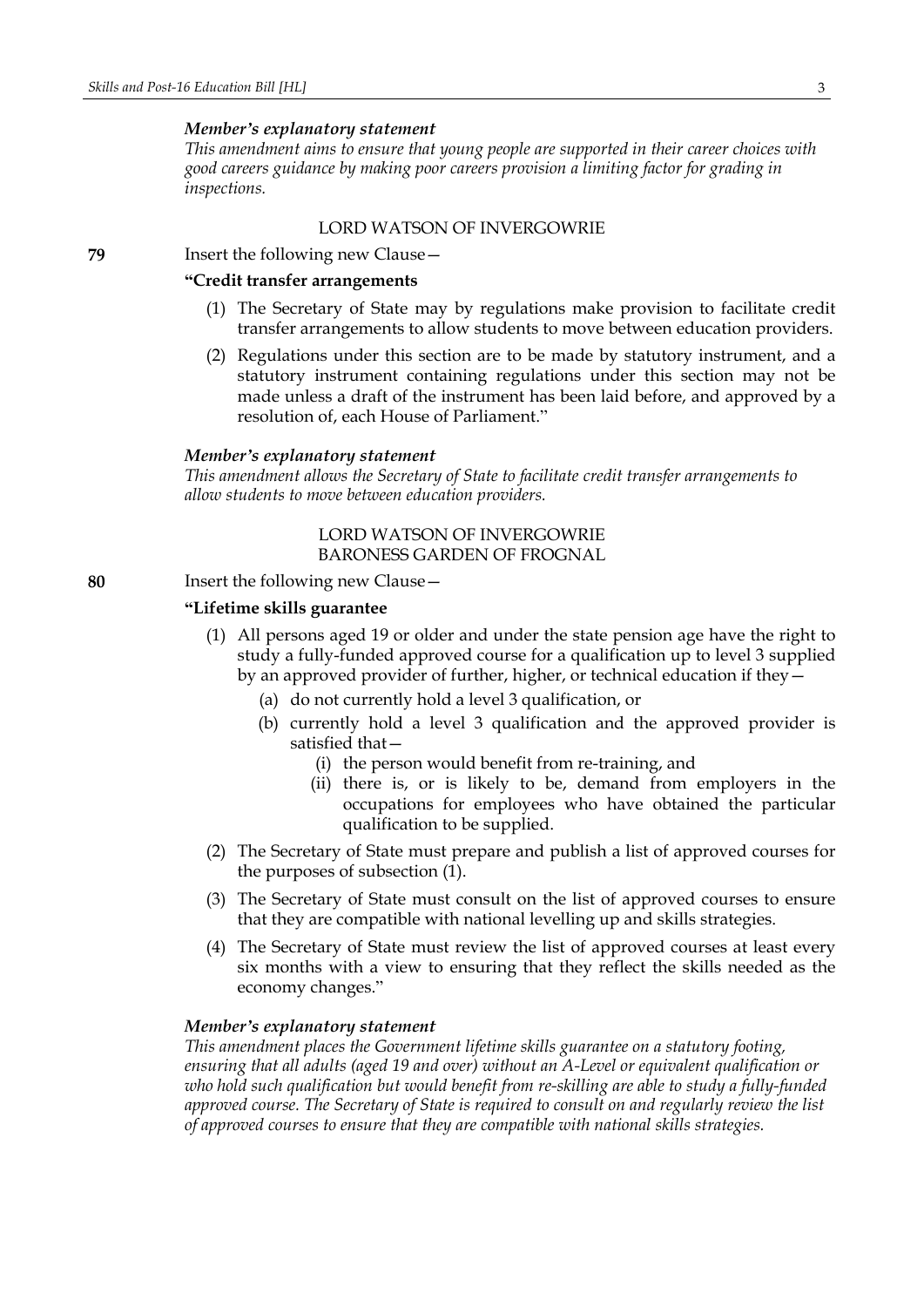# BARONESS WHITAKER BARONESS GREENGROSS LORD BOURNE OF ABERYSTWYTH THE LORD BISHOP OF DURHAM

**81** Insert the following new Clause—

#### **"National plan for addressing the attainment gap**

The Secretary of State must issue a national plan for those who have not achieved grade 4 or above in GCSEs in—

- (a) English, or
- (b) mathematics,

for the purposes of supporting such people to achieve a level of attainment in those subjects through higher education, further education or technical education, as is necessary to advance their skills and education."

#### *Member's explanatory statement*

*The purpose of this amendment is to ensure that everyone is supported to attain the level of English and/or maths skills they need by ensuring there is a requirement for the Department for Education to have a plan to close the attainment gap.*

# LORD BAKER OF DORKING LORD ADONIS BARONESS MORRIS OF YARDLEY LORD STOREY

**82** Insert the following new Clause—

#### **"Information about technical education: access to English schools**

- (1) The Education Act 1997 is amended as follows.
- (2) After section 42A insert—

#### **"42AB Information about technical education: access to English schools**

- (1) The proprietor of a school in England within subsection (3) must ensure that there is an opportunity for a range of education and training providers to access all registered pupils during Years 8 and 9, Year 11 and Year 13 for the purpose of informing them about approved technical education qualifications or apprenticeships.
- (2) The opportunity under subsection (1) must take place between 1 September and 28 February in each academic year.
- (3) A school is within this subsection if it provides secondary education and is one of the following—
	- (a) an Academy;
	- (b) an alternative provision Academy;
	- (c) a community, foundation or voluntary school;
	- (d) a community or foundation special school (other than one established in a hospital);
	- (e) a pupil referral unit.
- (4) The proprietor of a school in England within subsection (3) must prepare a policy statement setting out the circumstances in which education and training providers will be given access to all registered pupils for the purpose of informing them about approved technical education qualifications or apprenticeships.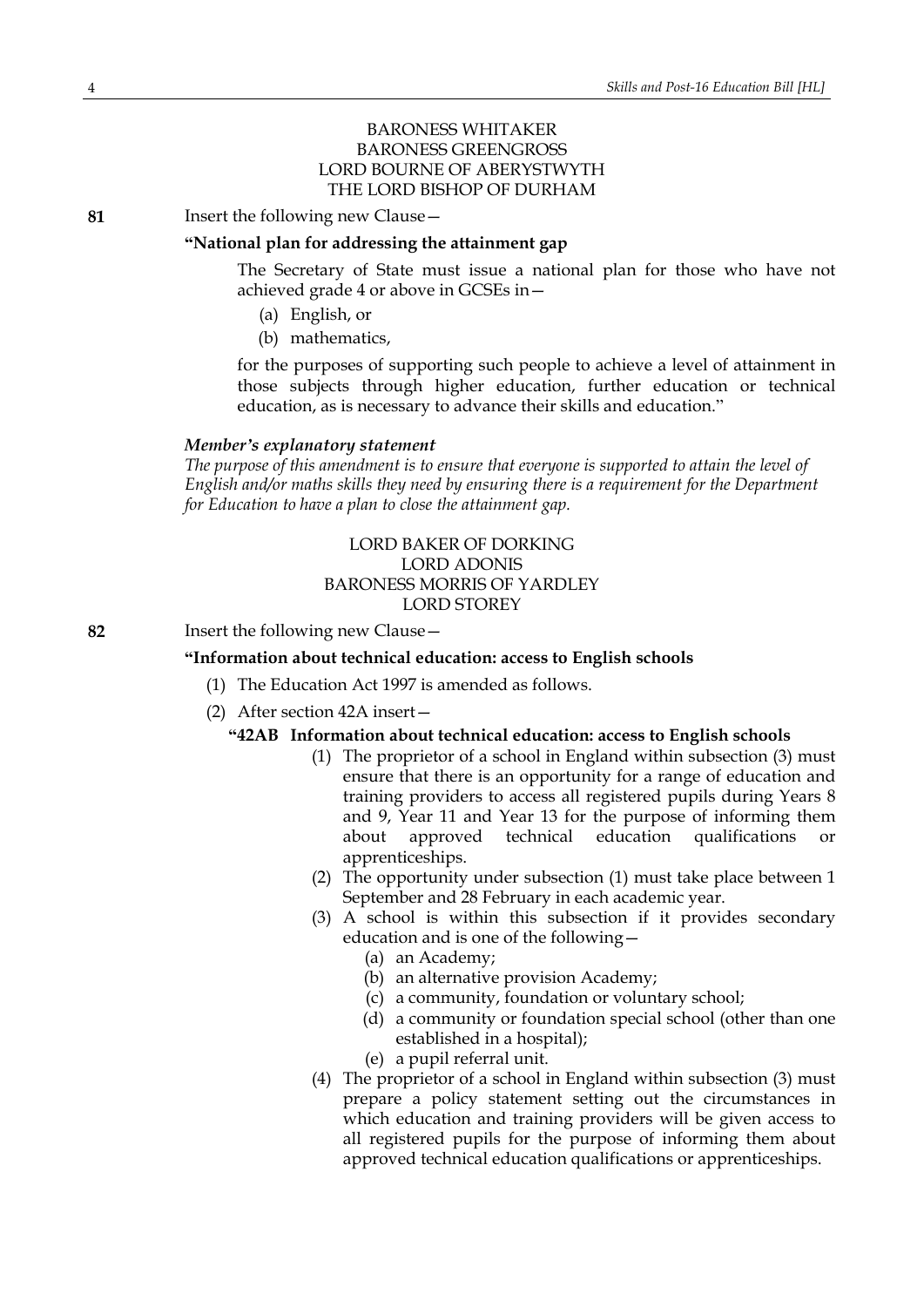**After Clause 25** *- continued*

- (5) The proprietor must ensure that the policy statement is followed.
- (6) The policy statement must include—
	- (a) any procedural requirements in relation to requests for access;
	- (b) grounds for granting and refusing requests for access;
	- (c) details of premises or facilities to be provided to a person who is given access.
- (7) The proprietor may revise the policy statement from time to time.
- (8) The proprietor must publish the policy statement and any revised statement.
- (9) In this section "approved technical education qualification" means a qualification approved under section A2DA of the Apprenticeships, Skills, Children and Learning Act 2009.""

## *Member's explanatory statement*

*This amendment will make it a duty for secondary schools to allow access for alternative education providers to meet all students aged 13-14, 15-16, and 18 annually between 1 September and 28 February as school enrolment lists close in March. At present this duty does not exist.*

# LORD PATEL

# LORD ABERDARE

**83** Insert the following new Clause—

## **"Duty to publish and update a careers strategy for England**

- (1) The Secretary of State must publish a strategy for the purposes of improving careers education for persons receiving education or training—
	- (a) in the course of further education;
	- (b) in the course of an approved apprenticeship;
	- (c) for the purposes of an approved technical education qualification; or
	- (d) for the purposes of approved steps towards occupational competence;

in England.

- (2) The strategy must be laid before each House of Parliament.
- (3) The strategy must be updated every three years.
- (4) With each review of the strategy the Secretary of State must also review the funding available to further education providers to meet the requirements laid out in the strategy."

#### *Member's explanatory statement*

*This amendment looks to ensure that there is always an up-to-date careers strategy in England.*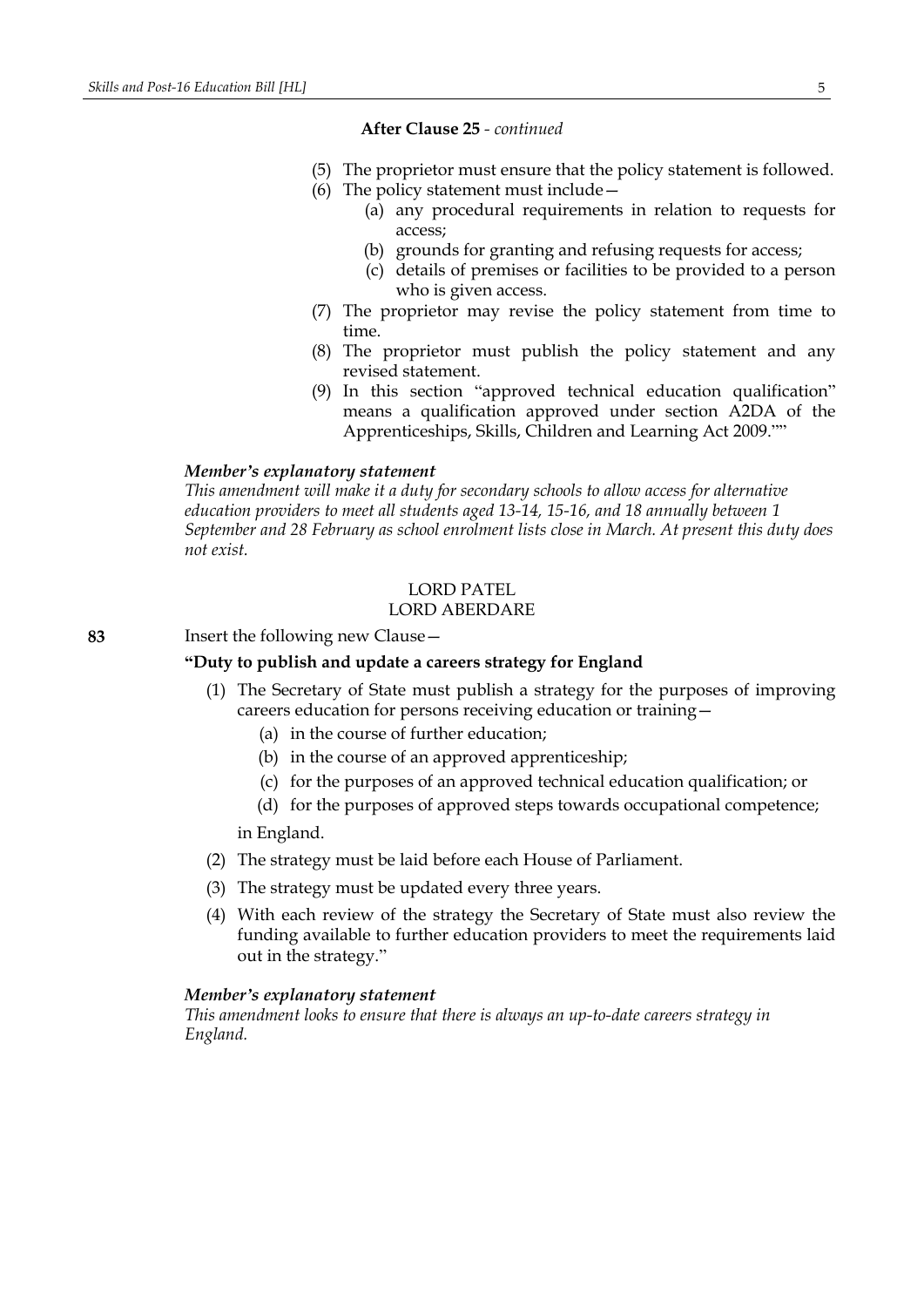## **84** Insert the following new Clause—

## **"Careers hubs in England**

The Secretary of State must ensure that all further education providers in England have access to support, training, guidance and specialist advice via a careers hub, as defined by the Careers & Enterprise Company, in their local area."

#### *Member's explanatory statement*

*This new Clause is looking to ensure that all further education providers in England will be able to access the support, training and guidance that careers hubs can offer.*

# LORD LUCAS BARONESS HAYMAN BARONESS BLACKSTONE BARONESS SHEEHAN

**85** Insert the following new Clause—

# **"National Strategic Skills Audit?**

- (1) The Secretary of State may by regulations make provision to convene a national strategic skills panel to conduct a National Strategic Skills Audit in relation to assessing medium and long term national skills needs in order to achieve the United Kingdom's climate change and biodiversity targets.
- (2) When conducting an audit under subsection (1) the national strategic skills panel must consult widely including with the recognised supervisory bodies in England that are concerned with enterprise and skills.
- (3) The National Strategic Skills Audit must be reviewed, and if appropriate, modified within each period of 3 years beginning with the day on which the most recent review was completed under this section."

#### *Member's explanatory statement*

*This amendment introduces a requirement on the Secretary of State to establish a panel to carry out a national skills audit which would include consideration of net zero future jobs and skills and which would require a review every 3 years.*

# LORD TOUHIG

**86** Insert the following new Clause—

#### **"16 to 19 Academies: designation**

- (1) The Secretary of State may make an order under section 69(3) of the School Standards and Framework Act 1998 (relating to the designation of foundation or voluntary schools as having a religious character) by virtue of section 124B(1) of that Act in respect of a 16 to 19 Academy as if it were an independent school.
- (2) Any 16 to 19 Academy so designated is a school.
- (3) In section 4(1B) of the Education Act 1996, after "16 to 19 Academy" insert ", other than a 16 to 19 Academy designated by an order made under section 69(3) of the School Standards and Framework Act 1998.""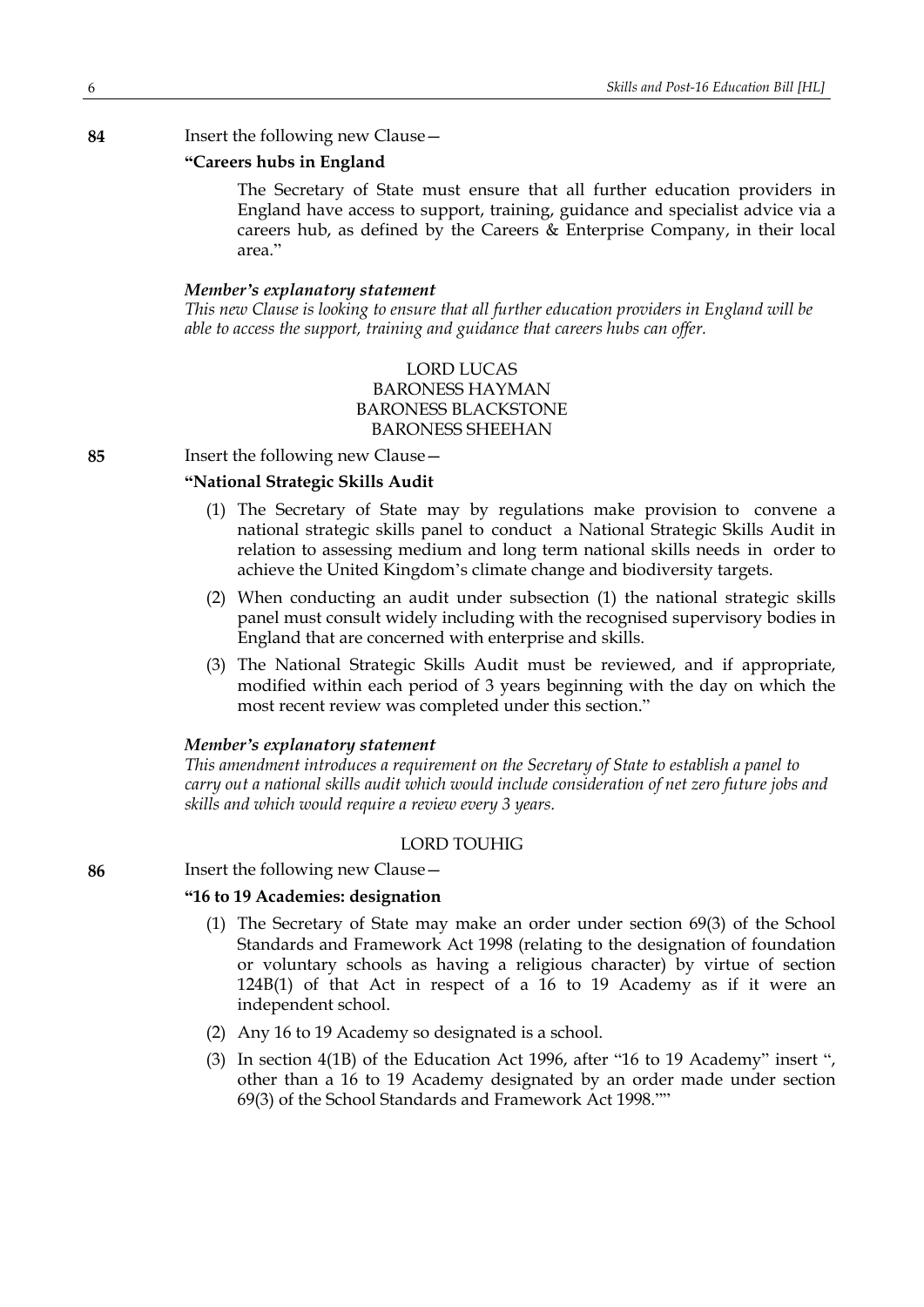*This amendment aims to allow sixth form college corporations with a religious character to convert to Academies without losing their religious character.*

#### LORD STOREY LORD SHIPLEY

**87** Insert the following new Clause—

# **"Review of Kickstart scheme**

- (1) The Secretary of State must review the operation of the Kickstart scheme.
- (2) The review under subsection (1) must consider—
	- (a) extending the lifetime of the current scheme; and
	- (b) extending the criteria of those eligible to benefit from the scheme beyond those receiving universal credit."

## LORD WILLETTS

**88** Insert the following new Clause—

## **"The Student Loans Company communication with graduates**

- (1) The Secretary of State must by regulations provide that the Student Loans Company must—
	- (a) provide universities with anonymised information about their graduates' incomes;
	- (b) facilitate universities' communication through the Student Loans Company with their graduates without passing any personal data to any university, unless a graduate has specifically opted out; and
	- (c) facilitate National Employment Savings Trust (NEST) communication through the Student Loans Company with graduates at the earlier of—
		- (i) the two years preceding the predicted completion of their graduate repayments, or
		- (ii) between the 28th and 30th year of their graduate repayments without passing any personal data to NEST,

unless a graduate has specifically opted out.

(2) Regulations under this section are to be made by statutory instrument, and a statutory instrument containing regulations under this section may not be made unless a draft of the instrument has been laid before, and approved by a resolution of, each House of Parliament."

#### *Member's explanatory statement*

*This amendment enables universities to use the SLC to communicate with their graduates to encourage greater uptake of lifelong learning opportunities. Anonymised SLC data about graduates' earnings may also be provided to universities to enable them to improve graduate outcomes. It also could nudge graduates into greater pensions investment through NEST.*

**89** [*Withdrawn*]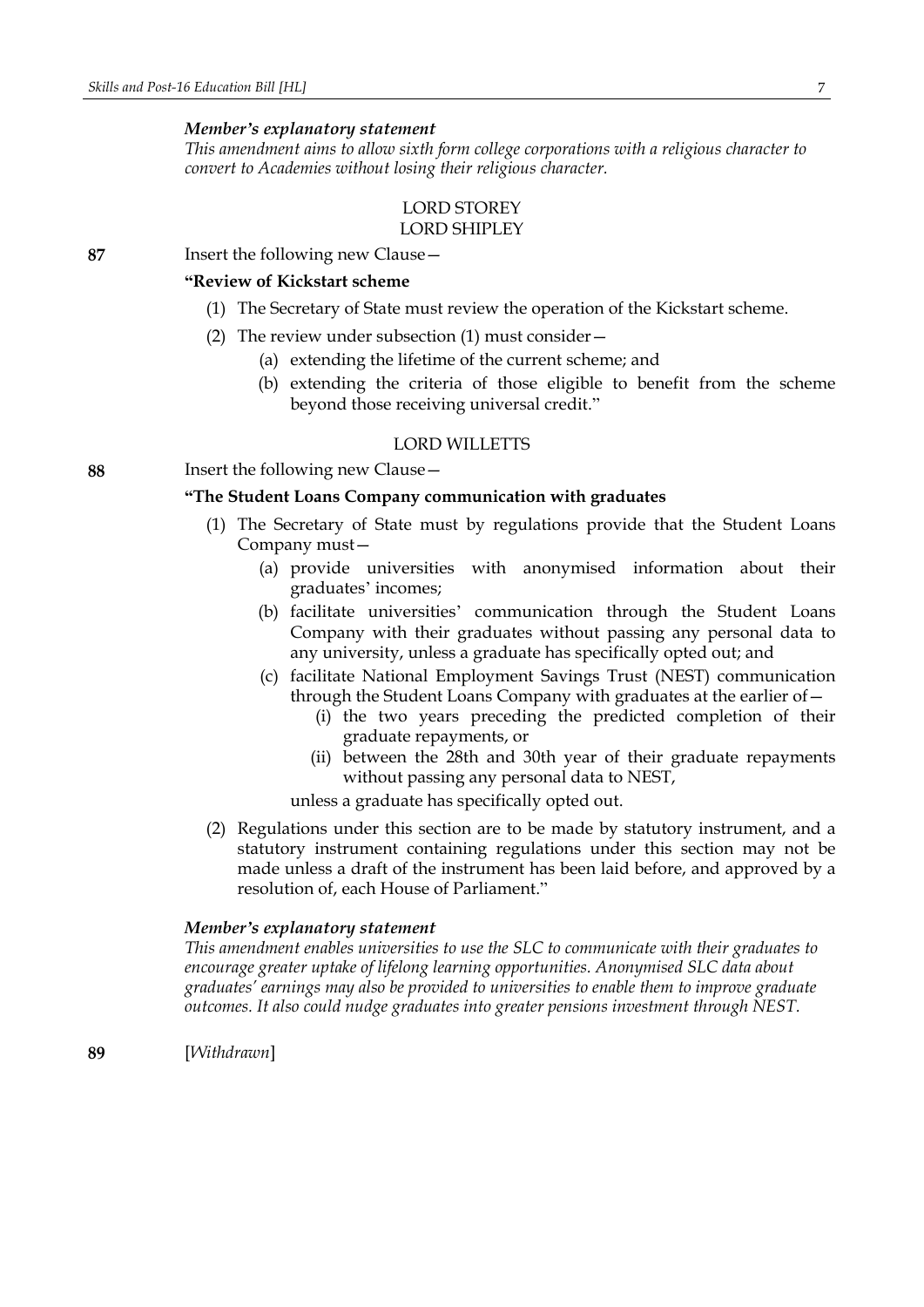## **After Clause 25** *- continued*

**89A** Insert the following new Clause—

#### **"Access to learner data for research**

- (1) Key learner data must be shared for research purposes, including longitudinal studies, in accordance with Part 5, Chapter 5 of the Digital Economy Act 2017, or equivalent legislation concerning data not covered by the 2017 Act.
- (2) What constitutes "key learner data" must be reasonably defined by researchers on a case-by-case basis and may be taken to include, but not be confined to, graduates' employment and income data.
- (3) Organisations controlling key learner data must take all reasonable endeavours to make the data available for research in line with subsection (1)."

#### *Member's explanatory statement*

*The purpose of this amendment is to ensure that administrative data is available for research and longitudinal studies that will inform, and improve, public policymaking.*

**90** Insert the following new Clause—

# **"Review of student loans**

- (1) The Secretary of State must review and update all the terms of—
	- (a) student loans, and
	- (b) graduate payments,

every five years.

(2) The outcome of the review under subsection (1) must be published within six months of its completion."

## *Member's explanatory statement*

*The purpose of this amendment is to ensure that there is a regular review of the student loan system so that can any problems can be identified and changes made.*

> THE LORD BISHOP OF DURHAM LORD ADDINGTON BARONESS MORRIS OF YARDLEY

**90A** Insert the following new Clause—

## **"Universal credit conditions: receiving education**

- (1) In section 4 of the Welfare Reform Act 2012—
	- (a) in subsection (1) omit paragraph (d), and
	- (b) omit subsection (6).
- (2) The Secretary of State may by regulations made by statutory instrument make consequential provision.
- (3) A statutory instrument containing regulations under this section is subject to annulment in pursuance of a resolution of either House of Parliament."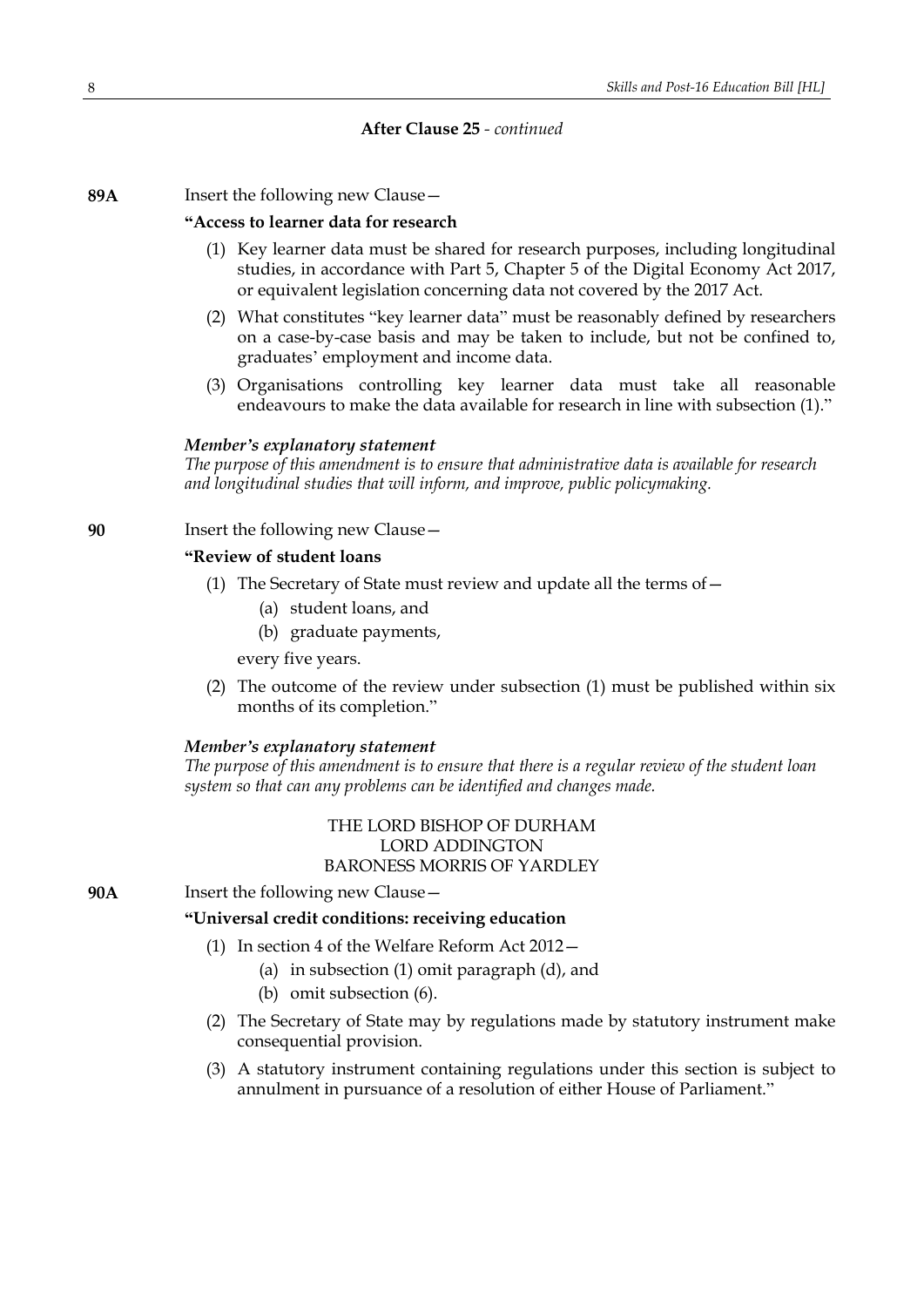*This amendment would remove the restriction that those "receiving education" cannot claim Universal Credit, which at present may impede some of the most disadvantaged from benefitting from learning opportunities. It is intended to probe how the Government plans to incentivise take-up of training programmes, and to elicit how cross-departmental working can be made more effective in transforming learning and skills.*

**90B** Insert the following new Clause—

#### **"Long-term funding review**

- (1) The Secretary of State must commission a panel of experts to review of the long-term funding for skills and post-16 education.
- (2) The panel must consider and make recommendations about—
	- (a) resources available for different types of technical training, further education and higher education;
	- (b) support for disadvantaged students and those with special education needs;
	- (c) the impact of this Act on the long-term funding for skills and post-16 education.
- (3) The panel must conclude their review and make a report to the Secretary of State with their findings and recommendations.
- (4) Within the period of one year beginning with the day on which this Act is passed, the Secretary of State must lay the panel's report before Parliament."

#### *Member's explanatory statement*

*This is a probing amendment, intended to draw out the Government's plans to introduce a longer-term funding settlement for FE, as called for by the Education Select Committee, prefigured in the White Paper and signalled, as the direction of travel by recent increases in core FE funding, capital funding allocations and the longer term Lifelong Learning Entitlement.*

## BARONESS BENNETT OF MANOR CASTLE

## **90C**★ Insert the following new Clause —

## **"Assessment of local skills gaps for life skills**

Within two months of the passing of this Act, the Secretary of State must prepare and lay before Parliament a means to assess local skills gaps for nonacademic skills, including, but not limited to—

- (a) parenting,
- (b) budgeting,
- (c) mental and physical first aid,
- (d) financial management,
- (e) practical skills in maintenance and gardening,
- (f) community organising, and
- (g) community participation."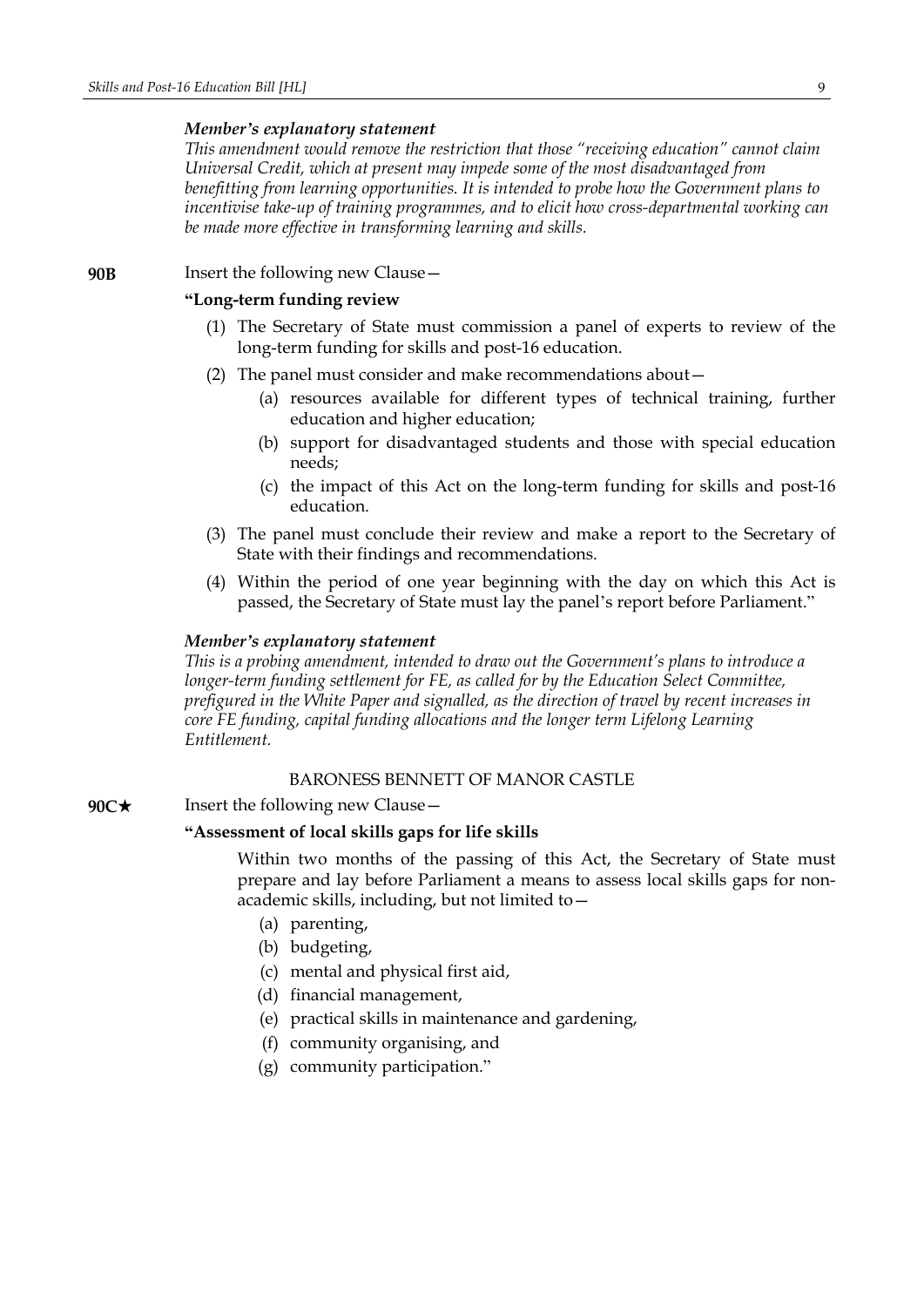## **Before Clause 14**

# LORD STOREY BARONESS GARDEN OF FROGNAL

**91** Insert the following new Clause—

# "**Personal Education and Skills Account**

- (1) A Personal Education and Skills Account ("PESA") is an account—
	- (a) held by an eligible adult (an "account holder"); and
	- (b) which satisfies the requirements of this section.
- (2) An eligible adult is a person who  $-$ 
	- (a) is aged 18 or over; and
	- (b) is ordinarily resident in England.
- (3) A PESA may be held only with a person (an "account provider") who has been approved by the Secretary of State in accordance with regulations.
- (4) The Secretary of State may by regulations establish a body to administer the operation of the PESA scheme.
- (5) In the case of each person who is eligible under subsection (2), the body established under subsection (4) must open a PESA for that person.
- (6) If a person does not wish to hold a PESA, they must inform the body under subsection (4) in writing in accordance with regulations.
- (7) The Secretary of State must pay into each PESA a deposit of £4,000 during the year in which each account holder attains the age of 25 and a deposit of £3,000 during the year in which each account holder attains—
	- (a) the age of 40; and
	- (b) the age of 55.
- (8) Further contributions may be made to a PESA by  $-$ 
	- (a) an account holder;
	- (b) employers; or
	- (c) any other person as may be prescribed by regulations by the Secretary of State.
- (9) At any time after an account holder has attained the age of 25, they may transfer funding from their PESA to an approved institution for their chosen education or training course.
- (10) For the purposes of subsection  $(9)$  an "approved institution" is  $-$ 
	- (a) a "relevant provider" under section 18;
	- (b) such other education or training providers as may be approved by the Office for Students.
- (11) Prior to an account holder making an initial funding transfer, the National Careers Service must offer a careers guidance consultation to that account holder."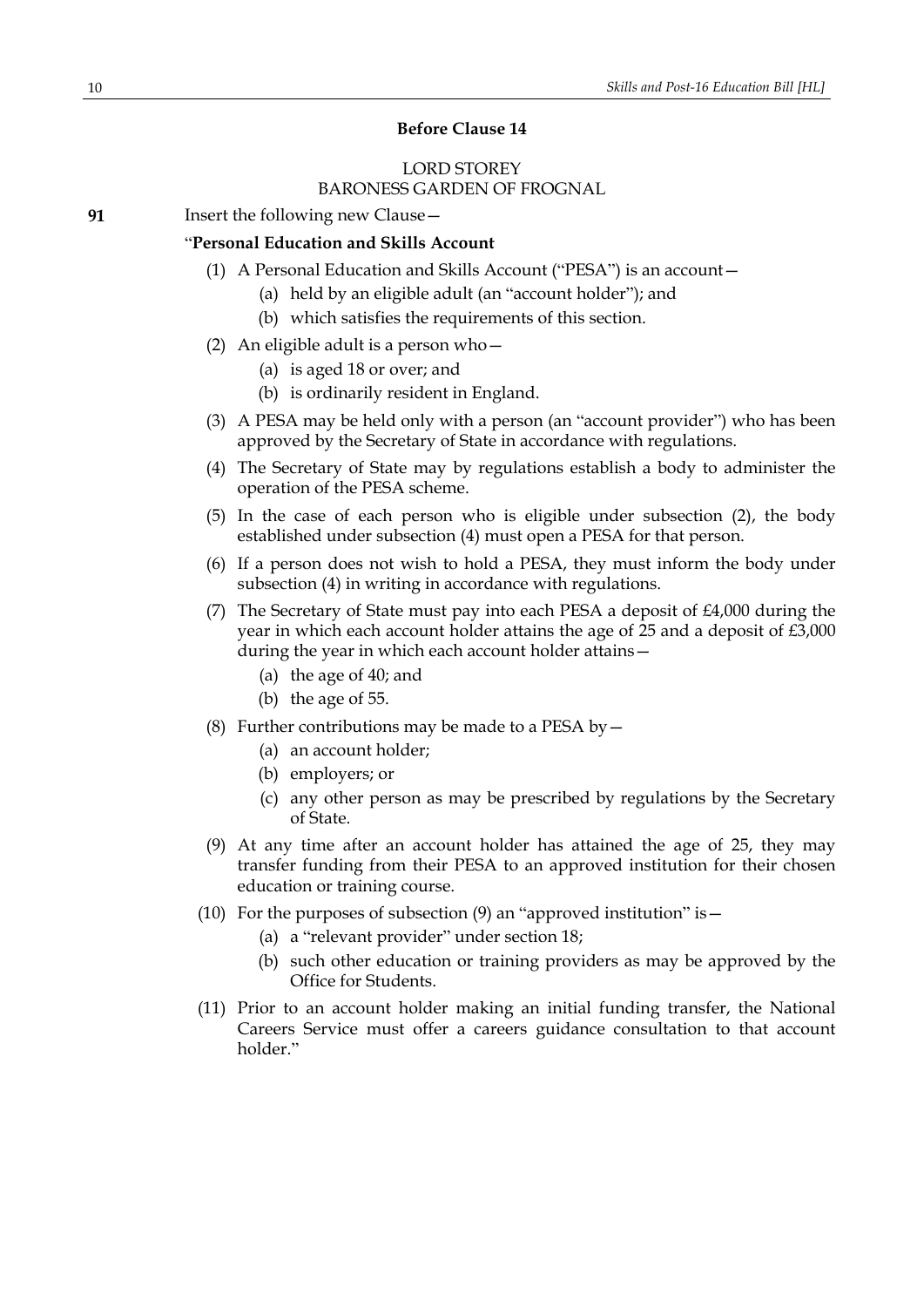*This amendment provides for individual "skills wallets" which may be used by a person to pay for education and training courses throughout their lifetime. The Government will make a payment of £4,000 when an individual turns 25 and then two further payments of £3,000 when an individual turns 40 and 55.*

## **Clause 15**

## BARONESS BERRIDGE

**91A** Page 18, line 17, leave out "In section 83(1) of"

#### *Member's explanatory statement*

*This is consequential on the Minister's second amendment at page 18, line 17.*

- **91B** Page 18, line 17, after "2017" insert "is amended as follows.
	- (2) In section 9 (mandatory transparency condition for certain providers), after subsection (3) insert—
		- "(3A) The OfS must not request information relating to modules by virtue of a transparency condition more frequently than it requests information relating to full courses by virtue of the condition."
	- (3) In section 11 (duty to publish a list regarding the fee limit condition)  $-$ 
		- (a) in subsection  $(1)(b)$ , after "course" insert "which is a full course";
		- (b) in subsection (2), after "qualifying course" insert "which is a full course";
		- (c) in the heading, after "condition" insert "in connection with full courses".
	- (4) In section 65 (duty to publish higher education information)—
		- (a) in subsection (3), after "information" insert ", where it relates to full courses,";
		- (b) after subsection (3) insert—
			- "(3A) The information, where it relates to modules, must be published—
				- (a) at appropriate times, but
				- (b) no more frequently than once a year.";
		- (c) in subsections  $(5)$ ,  $(6)$  and  $(7)$ , after " $(3)$ " insert ",  $(3A)$ ".
	- (5) In section 83(1)"

## *Member's explanatory statement*

*This amendment ensures that certain requirements for higher education providers, and the Office for Students or a designated body, about providing and publishing information are no greater in relation to modules than to full courses, and that the requirement for the Office for Students to publish fee limits applies only in relation to full courses.*

**91C** Page 18, line 23, leave out from "course" to end of line 24 and insert ", where it is undertaken otherwise than as part of that course;".

- (6) In section 85 (definitions)—
	- (a) in subsection  $(1)$ , at the appropriate place insert  $-$

""full course" means a higher education course that is not a module of another higher education course;";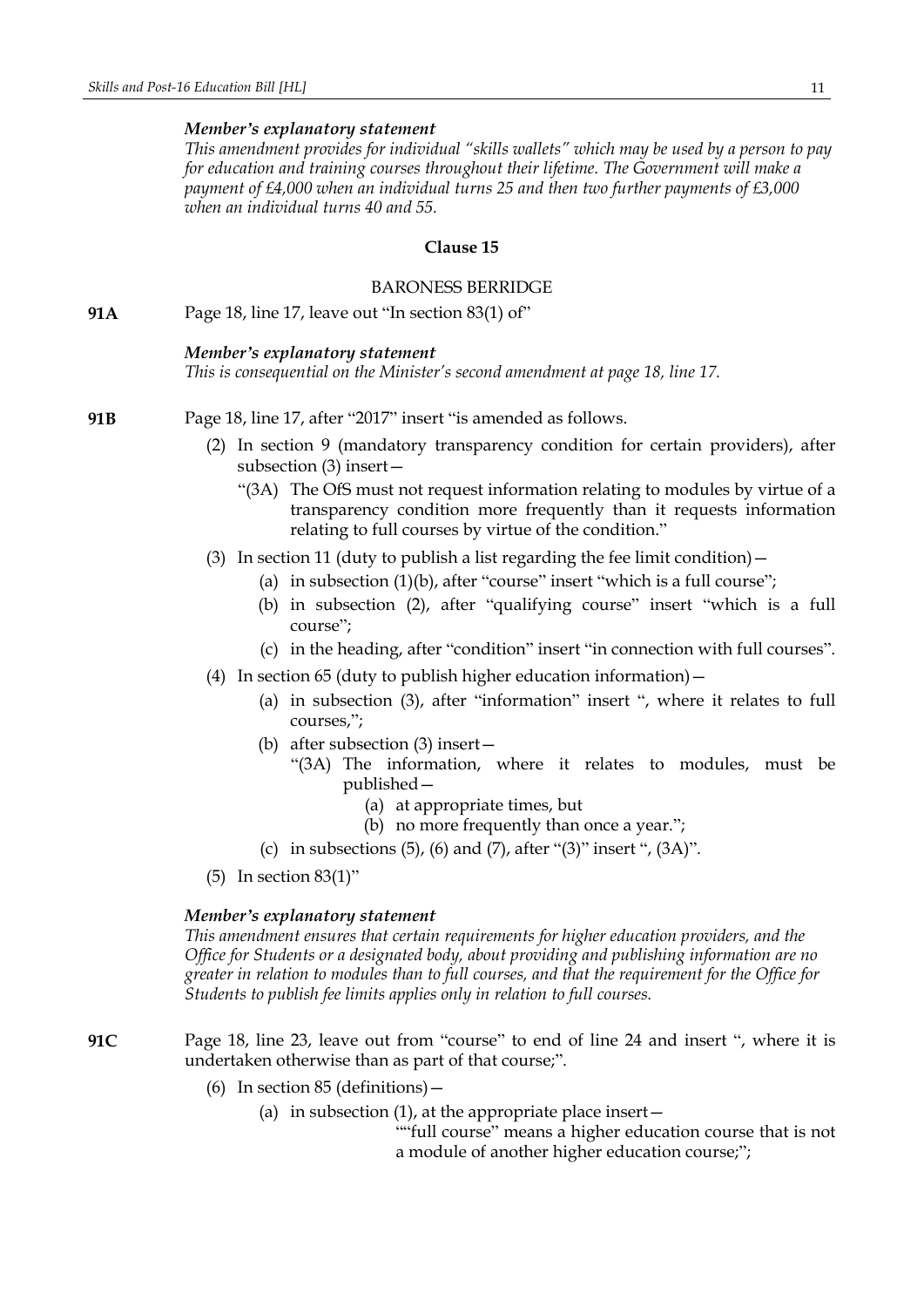## **Clause 15** *- continued*

- (b) after subsection (1) insert—
	- "(1A) References in this Part to modules (except in relation to references to the full course of which the module forms part) are to modules which are—
		- (a) modules of full courses, but
		- (b) undertaken otherwise than as part of those courses.""

#### *Member's explanatory statement*

*This amendment clarifies that the two categories of higher education course for the purposes of Part 1 of the Higher Education and Research Act 2017 are full courses and modules of full courses where they are undertaken otherwise than as part of full courses, and defines references to modules accordingly.*

# **After Clause 15**

# LORD JOHNSON OF MARYLEBONE BARONESS GARDEN OF FROGNAL

**92** Insert the following new Clause—

# **"Availability of lifelong learning entitlement**

- (1) The lifelong learning entitlement is available to any student regardless of—
	- (a) prior qualification,
	- (b) subject being studied,
	- (c) intensity of study, or
	- (d) restrictions on student numbers (excluding for medicine, dentistry, veterinary science, and undergraduate teacher training).
- (2) The Secretary of State may not, in exercising powers under this or any other Act in relation to the lifelong learning entitlement, restrict access to the scheme on the grounds set out in subsection (1)."

## *Member's explanatory statement*

*This amendment is intended to ensure that the lifelong learning entitlement is available to those who wish to pursue a qualification at a level equivalent to or lower than one they already hold, and in any subject at any pace or course structure, and to prevent Government-imposed caps on student numbers that restrict student choice.*

## BARONESS JANKE LORD STOREY

**93** Insert the following new Clause—

## **"Access to Universal Credit for full time study or training**

- (1) The Universal Credit Regulations 2013 (SI 2013/376) are amended as follows.
- (2) In regulation 12, leave out paragraph 2(b).
- (3) In regulation 14, leave out sub-paragraph (a)(ii).
- (4) In regulation 95, after paragraph  $(2)(b)$  insert
	- "(c) for the claimant to carry out study necessary for a course leading to the Lifetime Skills Guarantee.""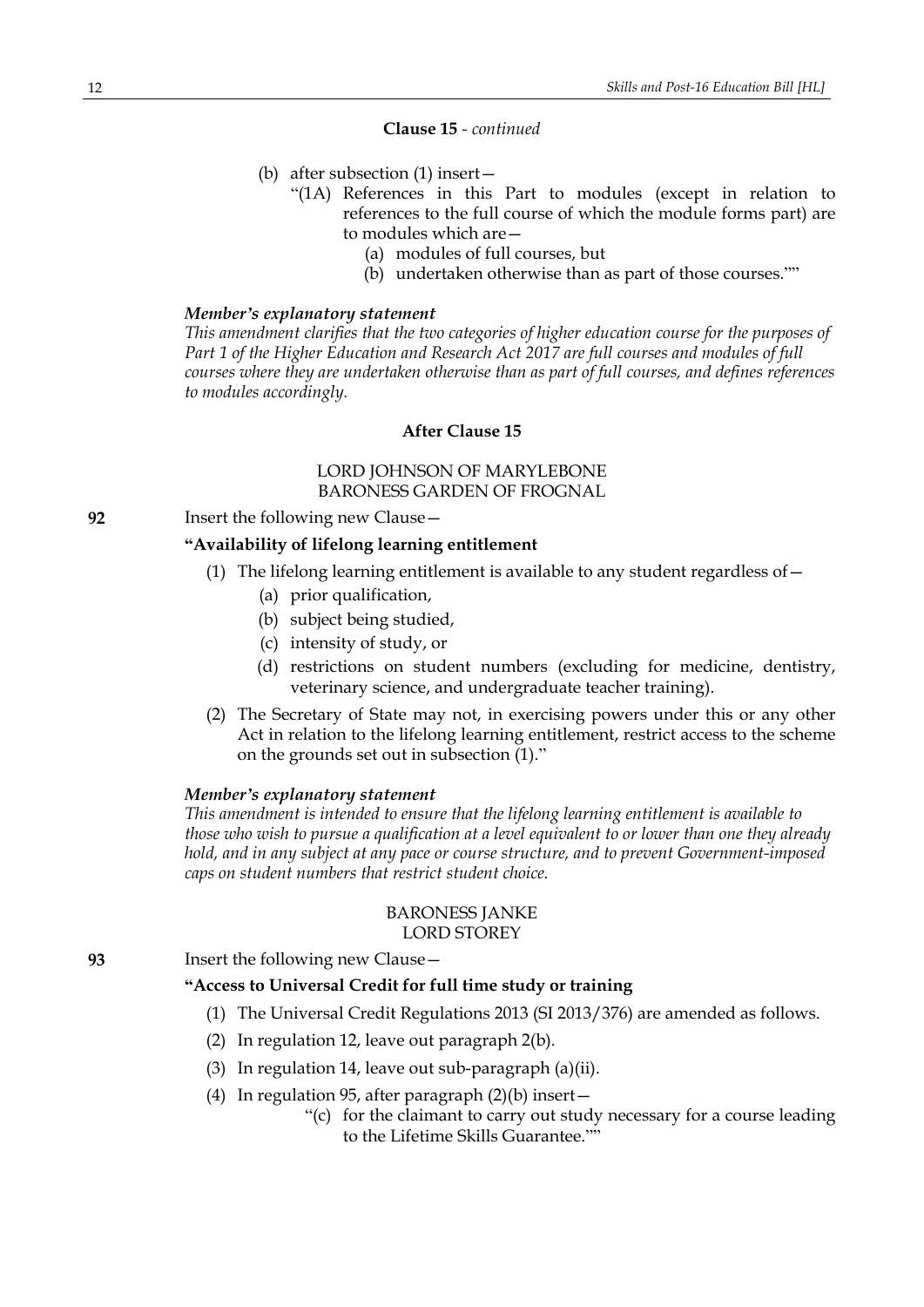*This amendment would allow individuals studying or training full-time for a qualification below advanced level to receive Universal Credit.*

# LORD WATSON OF INVERGOWRIE BARONESS BENNETT OF MANOR CASTLE

**94** Insert the following new Clause—

## **"Duration of lifelong loan entitlement**

As soon as practicable after this Act is passed, the Secretary of State must consult on extending the duration of the lifelong loan entitlement to up to six years equivalent funding."

#### *Member's explanatory statement*

*This would require the Secretary of State to consult on extending the Lifelong Loan Entitlement (LLE) to six years in order to give those studying part-time or who may need to pause their studies more flexibility.*

## LORD WATSON OF INVERGOWRIE BARONESS BENNETT OF MANOR CASTLE BARONESS GARDEN OF FROGNAL

# **95 "Lifelong loan entitlement eligibility**

- (1) All students are eligible for the lifelong loan entitlement regardless of—
	- (a) prior qualification,
	- (b) subject being studied,
	- (c) mode of study,
	- (d) institution of study,
	- (e) location of study, including remote learning, or
	- (f) whether they are studying modules or full qualifications.
- (2) The Secretary of State may not, in exercising powers under this or any other Act in relation to the lifelong loan entitlement, restrict access to the scheme on the grounds set out in subsection (1)."

#### *Member's explanatory statement*

*This amendment removes the Equivalent or Lower Qualification (ELQ) exemption rule for the Lifelong Loan Entitlement (LLE) to ensure eligibility for student loan funding for another qualification at that or a lower level to facilitate career changes. It also ensures LLE eligibility regardless of subject, intensity of study, institution and learning style.*

## LORD WATSON OF INVERGOWRIE BARONESS BENNETT OF MANOR CASTLE

#### **96** Insert the following new Clause—

# **"Maintenance component of lifelong learning loans**

- (1) The Secretary of State may by regulations make provision for the lifelong learning entitlement to include maintenance provision for living costs.
- (2) Regulations under this section are to be made by statutory instrument, and a statutory instrument containing regulations under this section may not be made unless a draft of the instrument has been laid before, and approved by a resolution of, each House of Parliament."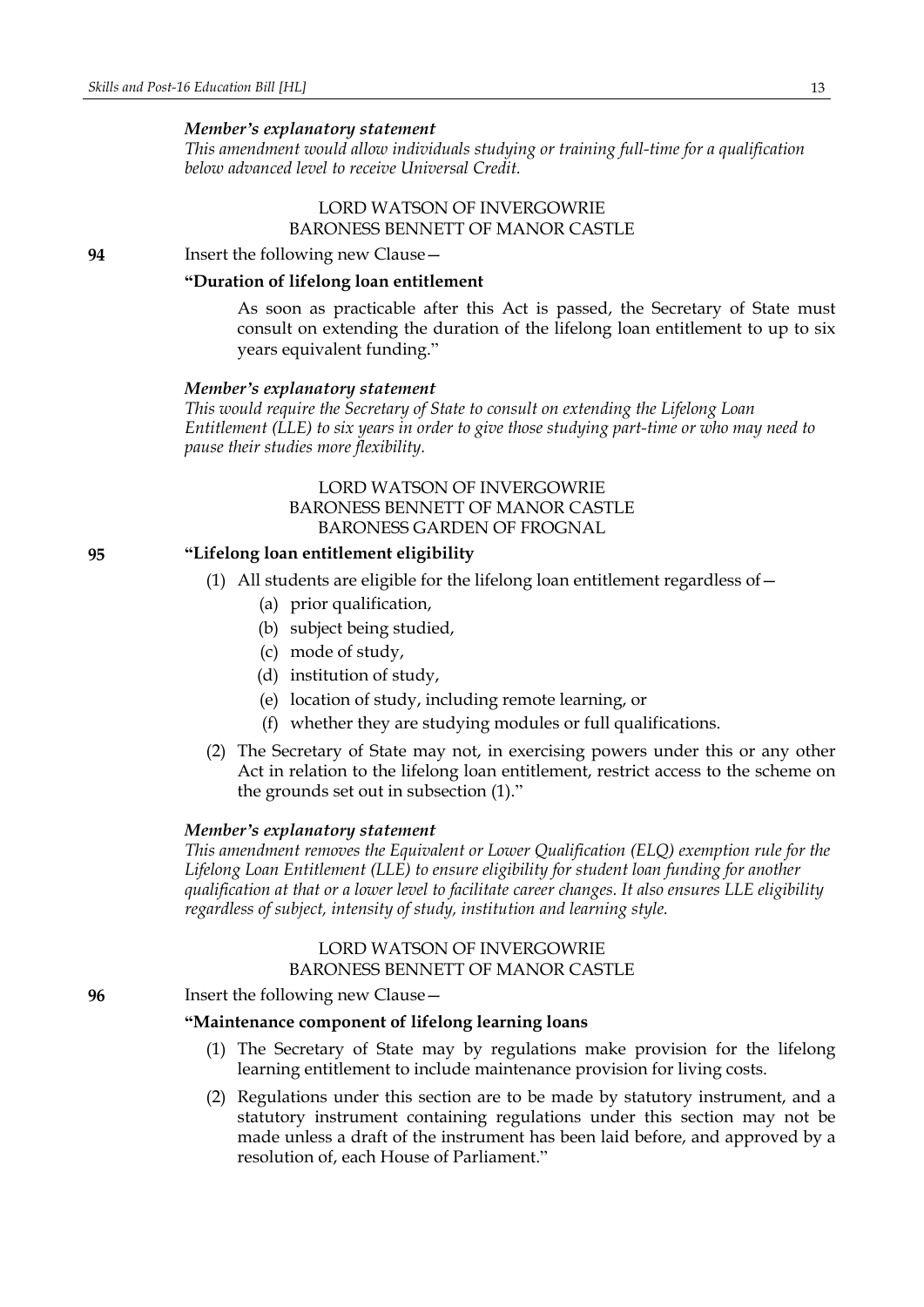*This amendment allows the Secretary of State to make provision for the LLE to include maintenance provisions to support living costs to help disadvantaged students.*

# **97** Insert the following new Clause—

## **"Access to Sharia-compliant lifelong learning loans**

- (1) The Secretary of State may make provision by regulations for Sharia-compliant student finance to be made available as part of the lifelong learning entitlement.
- (2) Regulations under this section are to be made by statutory instrument, and a statutory instrument containing regulations under this section may not be made unless a draft of the instrument has been laid before, and approved by a resolution of, each House of Parliament."

## *Member's explanatory statement*

*This amendment allows the Secretary of State to make provision for Sharia-compliant LLE loans to ensure that the LLE is not a barrier to participation and upskilling.*

#### BARONESS SHERLOCK

#### BARONESS BENNETT OF MANOR CASTLE

#### **98** Insert the following new Clause—

# **"Reforming universal credit conditionality**

- (1) The Secretary of State may by regulations make provisions to amend universal credit conditionality with a view to ensuring that adult learners who are—
	- (a) unemployed, and
	- (b) in receipt of universal credit,

remain entitled to universal credit if they enrol on an approved course for a qualification up to Level 3.

(2) Regulations under this section are to be made by statutory instrument, and a statutory instrument containing regulations under this section may not be made unless a draft of the instrument has been laid before, and approved by a resolution of, each House of Parliament."

#### *Member's explanatory statement*

*This is a probing amendment to clarify whether the Government intend to reform universal credit to support skills development.*

## LORD ADDINGTON

**99** Insert the following new Clause—

## **"Lifelong learning: special educational needs**

When exercising functions under this Act, the Secretary of State must ensure that provision and support under the lifelong learning entitlement includes support for students with special educational needs or disabilities that is of an equivalent standard to those with similar needs in higher education."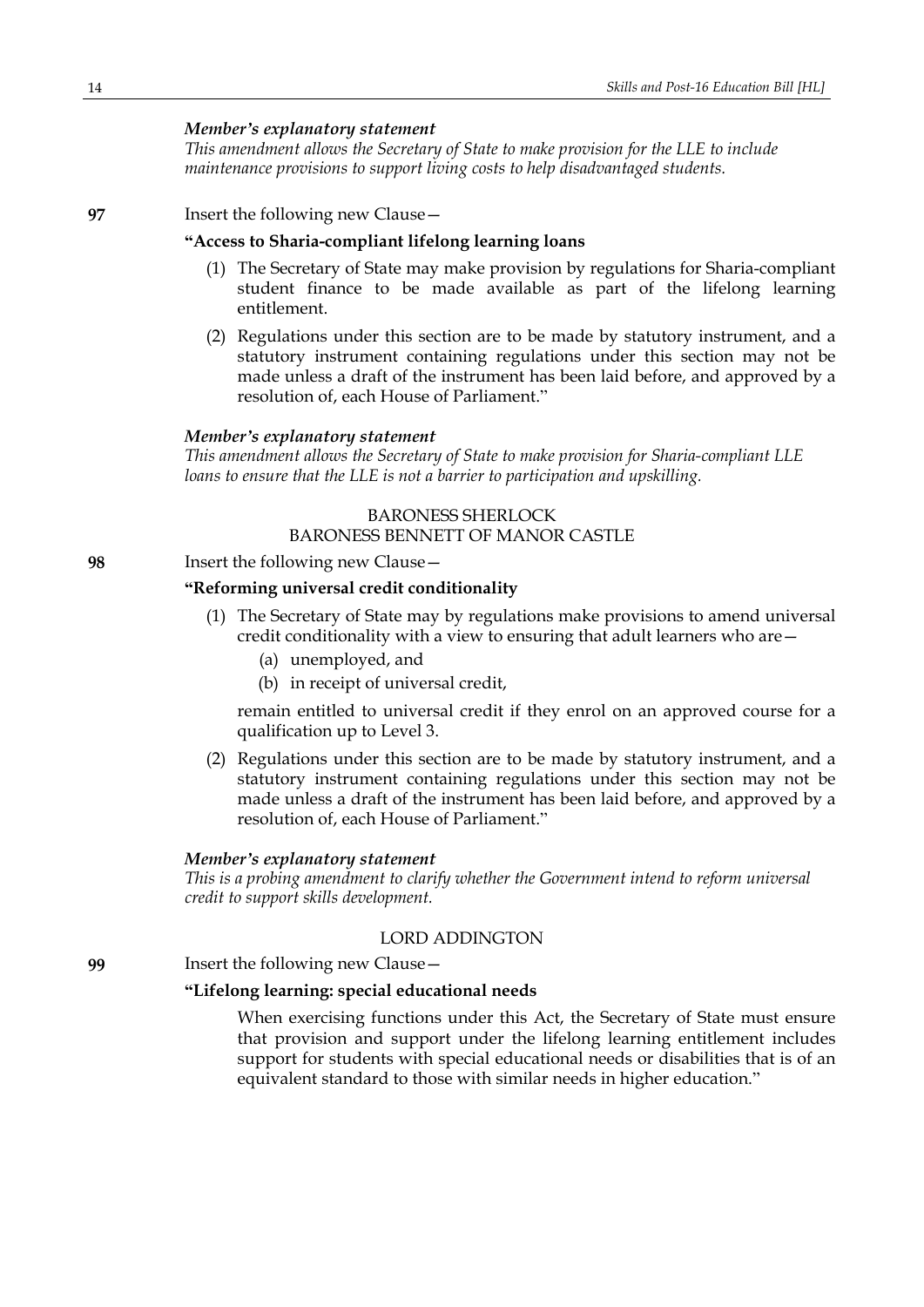#### **After Clause 15** *- continued*

## LORD FLIGHT

## **99A** Insert the following new Clause—

## **"Lifelong learning entitlement: student support**

The Secretary of State must amend the Education (Student Support) Regulations 2011 (S.I. 2011/1986) to ensure that those claiming the lifelong learning entitlement qualify as eligible students for support under those Regulations."

# THE LORD BISHOP OF DURHAM LORD ADDINGTON BARONESS MORRIS OF YARDLEY

**99B** Insert the following new Clause—

## **"Local authority provision for special education needs**

- (1) The Secretary of State must by regulations require local authorities to provide support of a prescribed standard for students with special education needs studying modules of higher education courses or further education courses who are eligible for the lifelong learning entitlement.
- (2) The "prescribed standard" is to be prescribed in the regulations but must be of an equivalent standard to the support that local authorities provide to students with special education needs studying higher education full time."

#### *Member's explanatory statement*

*This is a probing amendment, intended to enable the Government to indicate how provision for this cohort will be better integrated into planned provision and more equitably funded, with reference to the intended Green Paper.*

#### **Clause 26**

#### BARONESS BERRIDGE

**99C** Page 31, line 12, after "15" insert "(5)"

#### *Member's explanatory statement*

*The effect of this amendment and the Minister's amendment at page 31, line 20 is that the amendments of the Higher Education and Research Act 2017 made by Clause 15 have the same extent as the provision of that Act which they amend.*

**99D** Page 31, line 20, after "15" insert "(5)"

#### *Member's explanatory statement*

*See the explanatory statement for the Minister's amendment at page 31, line 12.*

## **Clause 27**

#### LORD WATSON OF INVERGOWRIE

**100** Page 31, line 24, leave out "22" and insert "23"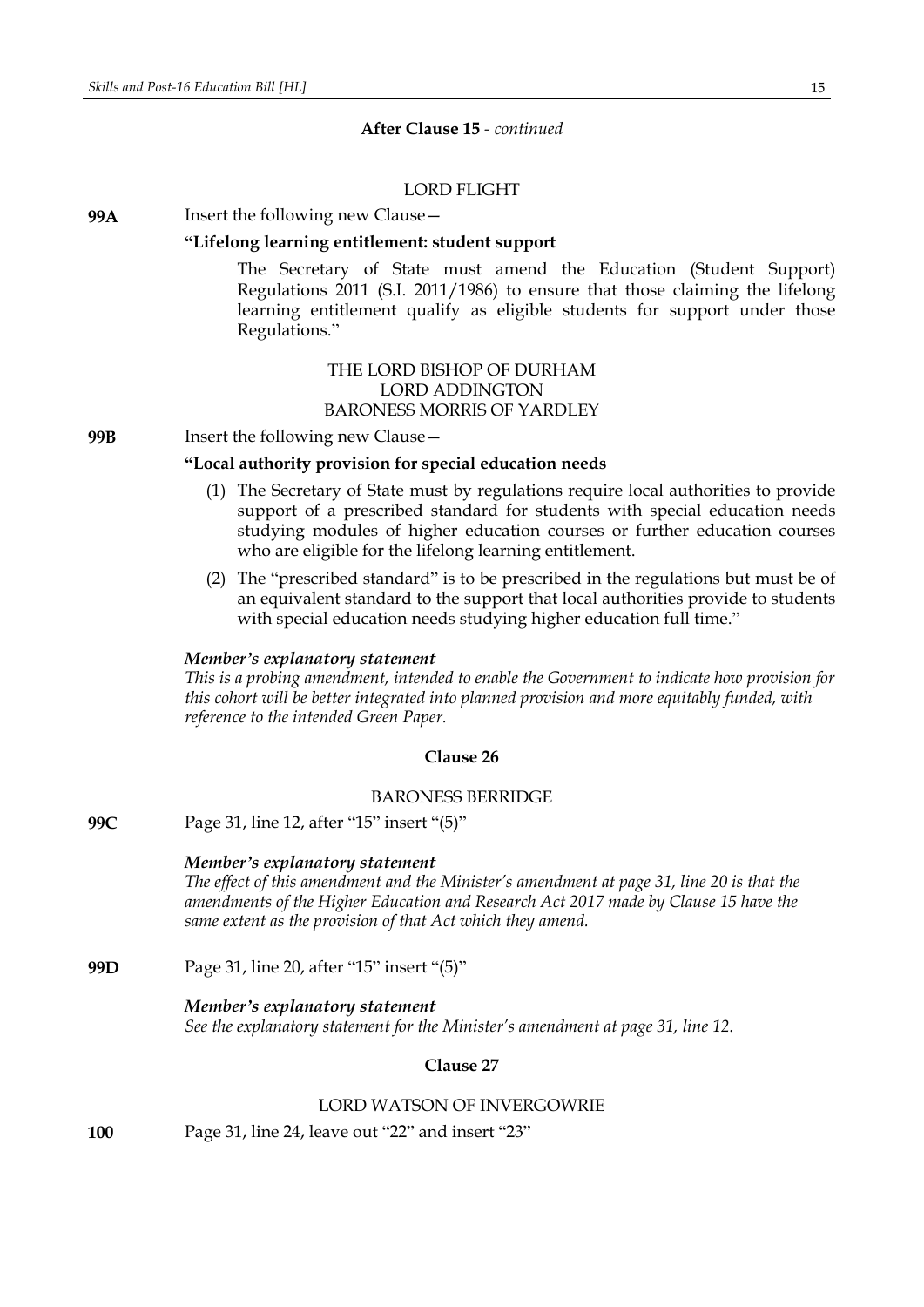*This amendment would prevent Clause 22 from automatically coming into force two months after the Act is passed.*

# BARONESS BERRIDGE

**101** Page 31, line 24, leave out "25" and insert "(*Relevant date for purposes of fee limit for certain higher education courses*)"

## *Member's explanatory statement*

*This amendment provides for the new Clause (Relevant date for purposes of fee limit for certain higher education courses) to come into force 2 months after the Act is passed.*